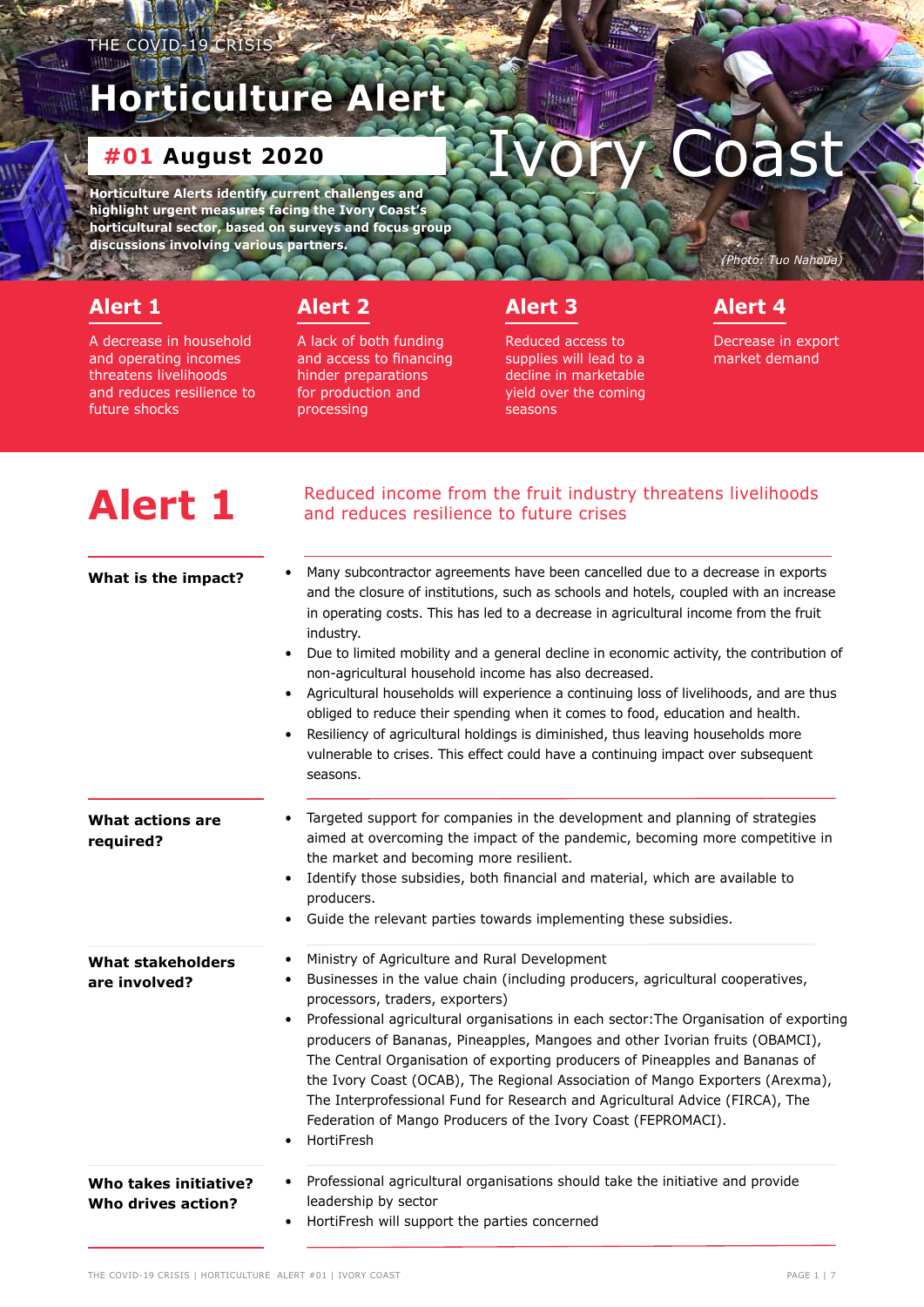<span id="page-1-0"></span>

| <b>Alert 2</b>                              | A lack of both funding and access to financing hinder<br>preparations for production and processing                                                                                                                                                                                                                                                                                                                                                                                                                                                                                                                                                                                                                                                                                                                                                          |
|---------------------------------------------|--------------------------------------------------------------------------------------------------------------------------------------------------------------------------------------------------------------------------------------------------------------------------------------------------------------------------------------------------------------------------------------------------------------------------------------------------------------------------------------------------------------------------------------------------------------------------------------------------------------------------------------------------------------------------------------------------------------------------------------------------------------------------------------------------------------------------------------------------------------|
| What is the impact?                         | It was difficult to access funds during the season.<br>$\bullet$<br>Even though production prices did not change this year, exporters delayed<br>payments to smallholders due to cash flow problems, which in turn created cash<br>flow problems for producers.<br>Producers should be investing in the maintenance of their orchards, but they are<br>unable to make such investments.<br>Cash flow and funding accessibility issues require urgent attention as they delay<br>payments to small-scale producers and make it difficult for companies to finance<br>their operations.<br>Lower quality and quantity of fruit as farmers are unable to adequately invest in<br>$\bullet$<br>the maintenance of their orchards.                                                                                                                                |
| What actions are<br>required?               | Carry out a study of all financial institutions capable of financing activities in<br>٠<br>the Ivorian fruit industry. Obtain an overview of their needs and conditions,<br>particularly in light of the pandemic.<br>Approach banks (namely, Rabobank) and other institutions to see what options<br>are available for financing businesses and activities in the Ivorian fruit sector.<br>Organise a virtual trading platform and invite banks and other financial<br>institutions to better understand the sector, so as to better present their<br>services, support opportunities and conditions.<br>Provide loans to assist companies in overcoming the impact of the pandemic.<br>Offer a "revolving loan" during the production season.<br>Train producers, exporters and input suppliers in how to access bank loans and<br>financial institutions. |
| <b>What stakeholders</b><br>are involved?   | Ministry of Trade and Industry<br>٠<br>Ministry of Agriculture and Rural Development<br>٠<br>Professional agricultural organisations in each sector<br>FIRCA<br>$\bullet$<br>Financial institutions<br>The Chamber of Commerce and Industry<br>HortiFresh<br>٠                                                                                                                                                                                                                                                                                                                                                                                                                                                                                                                                                                                               |
| Who takes initiative?<br>Who drives action? | FIRCA should take the initiative and provide leadership.<br>HortiFresh will support the stakeholders.<br>$\bullet$                                                                                                                                                                                                                                                                                                                                                                                                                                                                                                                                                                                                                                                                                                                                           |



*Women in Korhogo prepare dried mangoes for export (Photo: Tuo Nahoua)*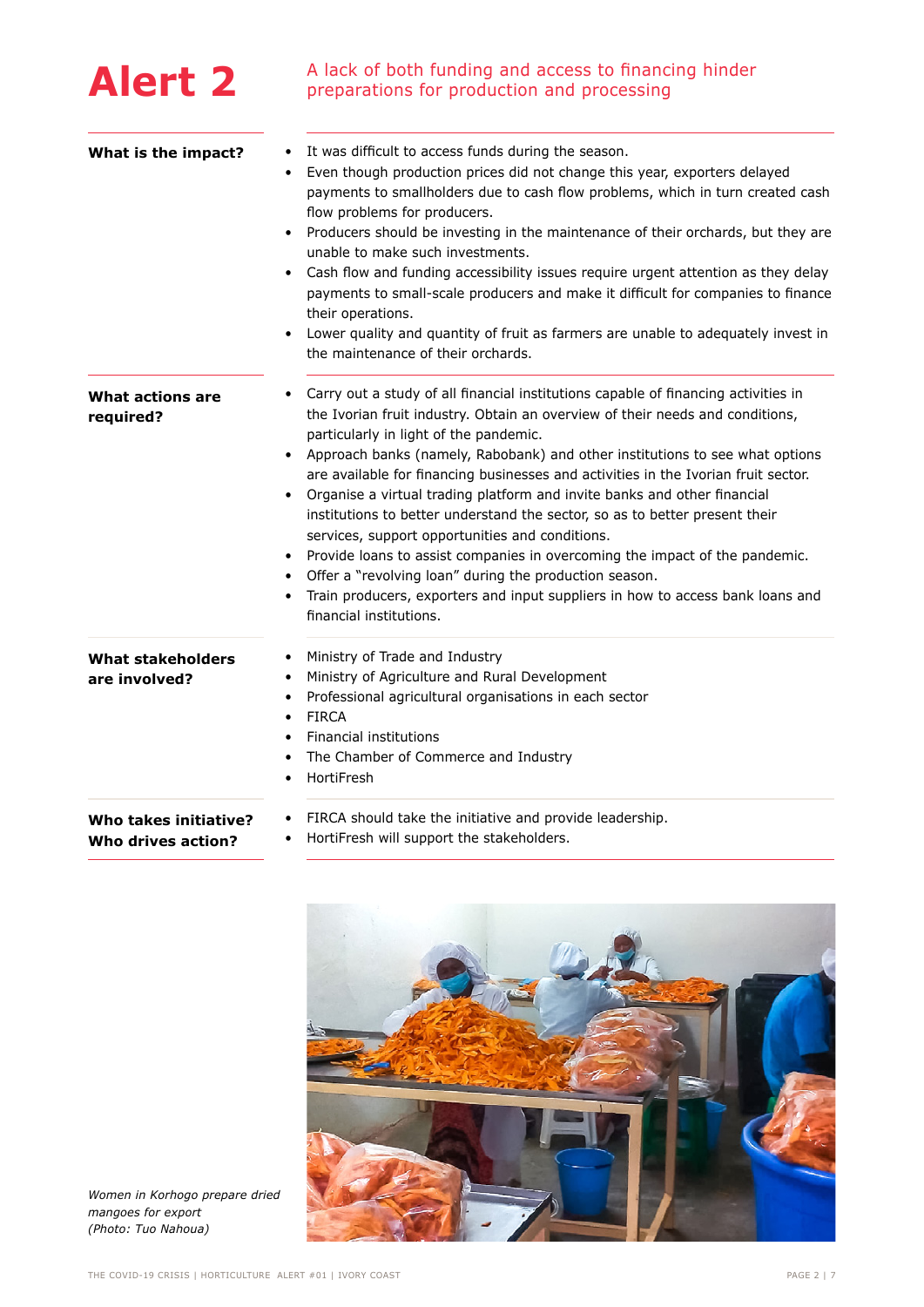<span id="page-2-0"></span>

| <b>Alerte 3</b>                             | Reduced access to supplies will lead to a decline in marketable<br>yield over the coming seasons                                                                                                                                                                                                                                                                                                                                                                                                                                                                                                                                                                                                                            |
|---------------------------------------------|-----------------------------------------------------------------------------------------------------------------------------------------------------------------------------------------------------------------------------------------------------------------------------------------------------------------------------------------------------------------------------------------------------------------------------------------------------------------------------------------------------------------------------------------------------------------------------------------------------------------------------------------------------------------------------------------------------------------------------|
| What is the impact?                         | Input suppliers, particularly those with imported products, waited for requests to<br>arrive before ordering the supplies themselves.<br>Producers have experienced a decrease in the availability of supplies. Producers<br>are unable to get timely access to quality supplies. This can lead to a decrease<br>in the quality and quantity of fruit in the next production season and affect the<br>harvest.<br>Importing high-quality supplies has presented a challenge since the beginning of                                                                                                                                                                                                                          |
|                                             | the pandemic due to port-based restrictions. Stocks are insufficient.                                                                                                                                                                                                                                                                                                                                                                                                                                                                                                                                                                                                                                                       |
| <b>What actions are</b><br>required?        | Inform and reassure importers so that they continue to import supplies.<br>Assist producers in gaining access to supplies and production technology so that<br>they are able to cultivate produce of a superior quality:<br>- Help to connect importers with producers,<br>- Show them how to use supplies correctly,<br>- Attempt to identify and procure alternative high-quality supplies rather than<br>importing them.<br>Facilitate pre-financing for input suppliers, so that they enjoy easier access, and<br>provide a payment system for producers. Encourage banks to support producers<br>by pre-financing supplies and certification.<br>Organise B2B (business to business) platforms for promoting supplies. |
| <b>What stakeholders</b><br>are involved?   | Importers and suppliers of agricultural supplies<br>٠<br>Professional agricultural organisations in each sector<br>Producers<br>Exporters<br>٠<br>Ministry of Agriculture and Rural Development<br>$\bullet$<br>Ministry of Trade and Industry<br>$\bullet$<br>Ship-owners<br>$\bullet$<br>HortiFresh                                                                                                                                                                                                                                                                                                                                                                                                                       |
| Who takes initiative?<br>Who drives action? | Agricultural input suppliers should take initiative together with the Ministry of<br>Agriculture and Rural Development<br>HortiFresh will support the stakeholders.                                                                                                                                                                                                                                                                                                                                                                                                                                                                                                                                                         |



*Preparation of agricultural supplies for application (Photo: Konaté Karamoko)*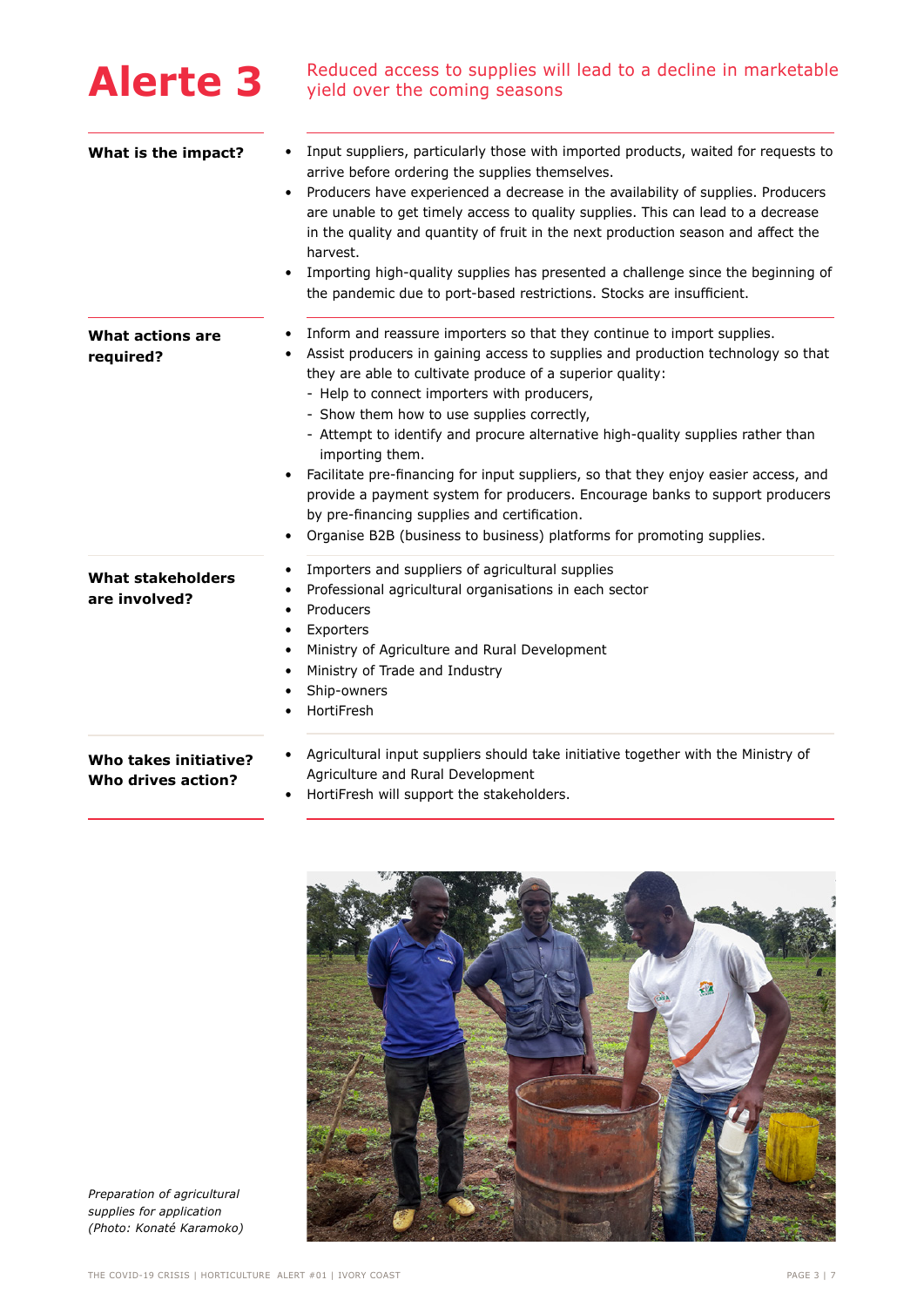<span id="page-3-0"></span>

| What is the impact?                         | There was a reduction in demand for exported fruit, which reduced income for<br>both exporters and producers. Bottlenecks are mainly related to exports to<br>Europe. There are three main areas of concern when it comes to exporting to<br>Europe: contractual difficulties due to travel restrictions, cash flow difficulties<br>due to the decline in prepayments and closure of the main French markets<br>(namely, Rungis) during the peak of the COVID-19 pandemic. This coincided<br>with the peak in the harvest and sale of mangoes.<br>There was a decrease in forex entering the country.<br>$\bullet$<br>The pandemic exposed the inherent risks regarding supplying a region.<br>There were staff reductions (for example, in treatment and cooling centres).<br>It is difficult to comply with all measures for combatting COVID-19, such as<br>reducing the number of employees per packaging facility, social distancing and<br>curfew. |
|---------------------------------------------|----------------------------------------------------------------------------------------------------------------------------------------------------------------------------------------------------------------------------------------------------------------------------------------------------------------------------------------------------------------------------------------------------------------------------------------------------------------------------------------------------------------------------------------------------------------------------------------------------------------------------------------------------------------------------------------------------------------------------------------------------------------------------------------------------------------------------------------------------------------------------------------------------------------------------------------------------------|
| What actions are<br>required?               | Conduct market research to help companies in better focussing their activities<br>٠<br>and in adapting to market demands.<br>Provide support in the diversification of markets. Provide assistance in accessing<br>other markets (namely, in West Africa). Help with enhancing (fruit) trade<br>relations with Morocco.<br>Continue to organise B2B activities, connect businesses to CBIs and export<br>٠<br>markets in Europe, through a trade mission or an online trading platform.<br>Train companies in e-commerce and support them in developing their online<br>٠<br>presence, to increase the overall visibility of Ivorian companies.                                                                                                                                                                                                                                                                                                          |
| <b>What stakeholders</b><br>are involved?   | Importers and exporters<br>٠<br>International development agencies such as: the Centre for the Promotion of<br>Imports from developing countries (CBI), the Netherlands-African Business<br>Council (NABC), and the Import Promotion Desk (IPD)<br>Ministry of Trade and Industry<br>State structures such as: the Association for the Promotion of Ivory Coast<br>٠<br>Exports (APEX-CI), the National Council of Ivory Coast Exports (CNE), the<br>Centre for the Promotion of Ivory Coast Investments (CEPICI), and the General<br>Confederation of Ivory Coast Enterprises (CGEACI)<br>The Chamber of Commerce and Industry<br>The Ivory Coast Chamber of Agriculture<br>All professional producer organisations by sector<br>HortiFresh                                                                                                                                                                                                             |
| Who takes initiative?<br>Who drives action? | Exporters should take the initiative and provide leadership.<br>HortiFresh will support the stakeholders.<br>٠                                                                                                                                                                                                                                                                                                                                                                                                                                                                                                                                                                                                                                                                                                                                                                                                                                           |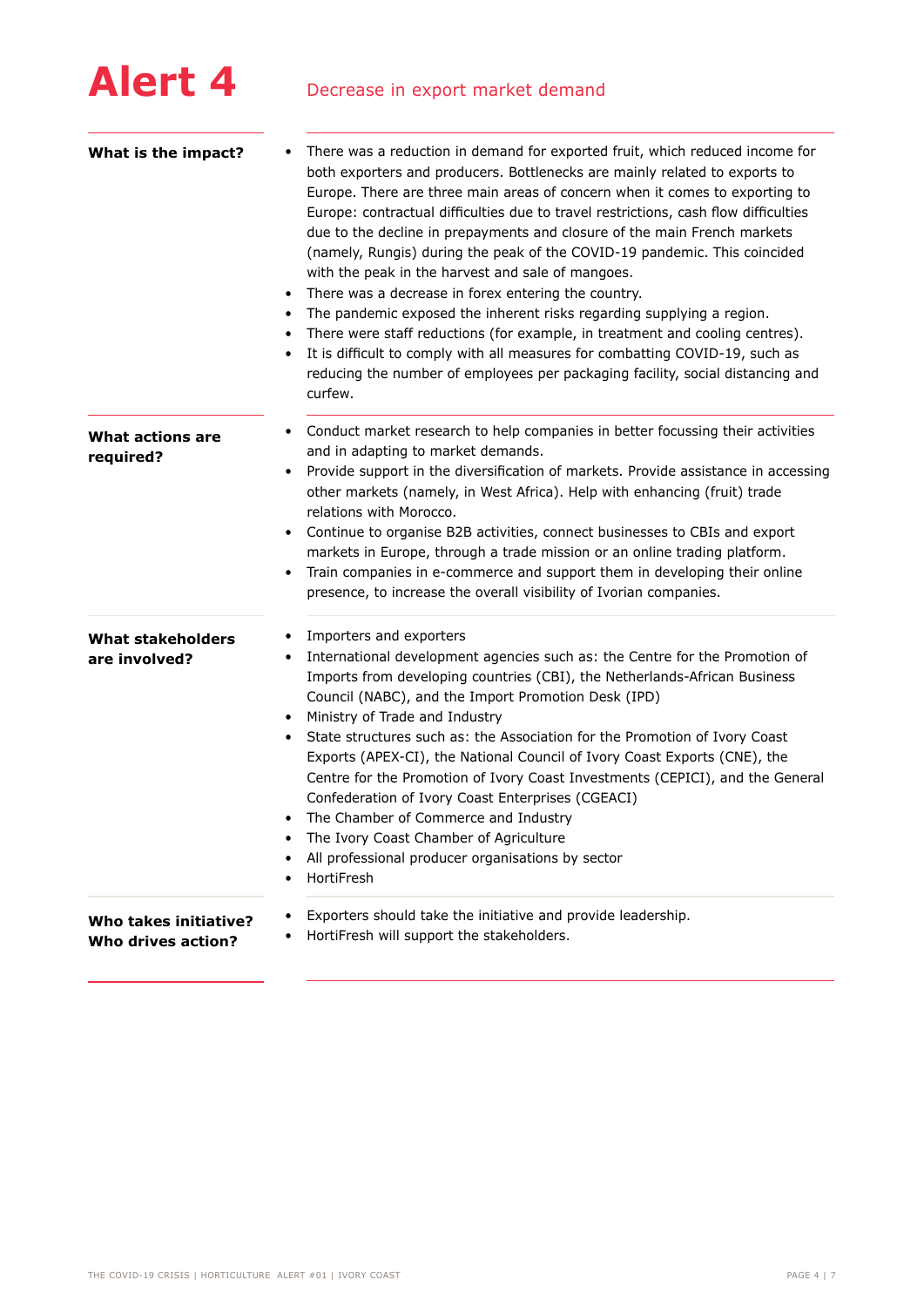# **Dashboard**

**Results of the August survey on the impact of COVID-19 on the Ivorian fruit sector. Identifying topics and alerts for the focus group discussion.**

- Severe negative impact
- Negative impact
- **Slight negative impact**
- No impact; business as usual

| <b>Details</b>                                                                   | <b>August   Alerts</b> |                |
|----------------------------------------------------------------------------------|------------------------|----------------|
| Production system                                                                |                        |                |
| Projected surface area of crops in 2020                                          | H                      | <b>Alert 3</b> |
| Availability and access of farmers to (quality) production supplies              | <b>The State</b>       | <b>Alert 3</b> |
| Availability and access of farmers to liquid assets for pre-financing production |                        | <b>Alert 2</b> |
| Field operations for production                                                  | П                      |                |
| Availability (and cost) of labour for production                                 | H                      |                |
| Overall cost of crop production                                                  |                        |                |
| Quantity of products harvested during the last harvest period                    | M                      |                |
| Quantity of products that can be harvested in the next season                    | k.                     |                |
| Post-harvest practices/operations for production                                 | $\Box$                 |                |
| Mobility of farmers to and from points of sale and supply distributors           |                        |                |
| Sales volumes (at orchards)                                                      | M                      |                |
| Sales prices (orchards output)                                                   |                        |                |
| Producer organisations                                                           |                        |                |
| The capacity of producer organisations to provide services                       |                        |                |
| Value chains                                                                     |                        |                |
| Value chain actors to access national markets                                    |                        |                |
| Value chain actors to access regional markets                                    | Ш                      |                |
| Value chain actors to access international markets                               | . .                    | Alert 4        |
| Information sharing and coordination of activities between actors in the value   | П                      |                |
| chain                                                                            |                        |                |
| Value-added activities                                                           |                        |                |
| Mobility of actors in the value chain                                            | <b>Tall</b>            |                |
| <b>Services</b>                                                                  |                        |                |
| Availability and access of producers to advisory and information services        |                        | <b>Alert 3</b> |
| Availability and access of value chain actors to finance                         | H.                     | <b>Alert 2</b> |
| Consumption                                                                      |                        |                |
| Perceived food safety of fruit products                                          |                        |                |
| <b>Ecosystems</b>                                                                |                        |                |
| Public infrastructure relevant to the sector                                     |                        |                |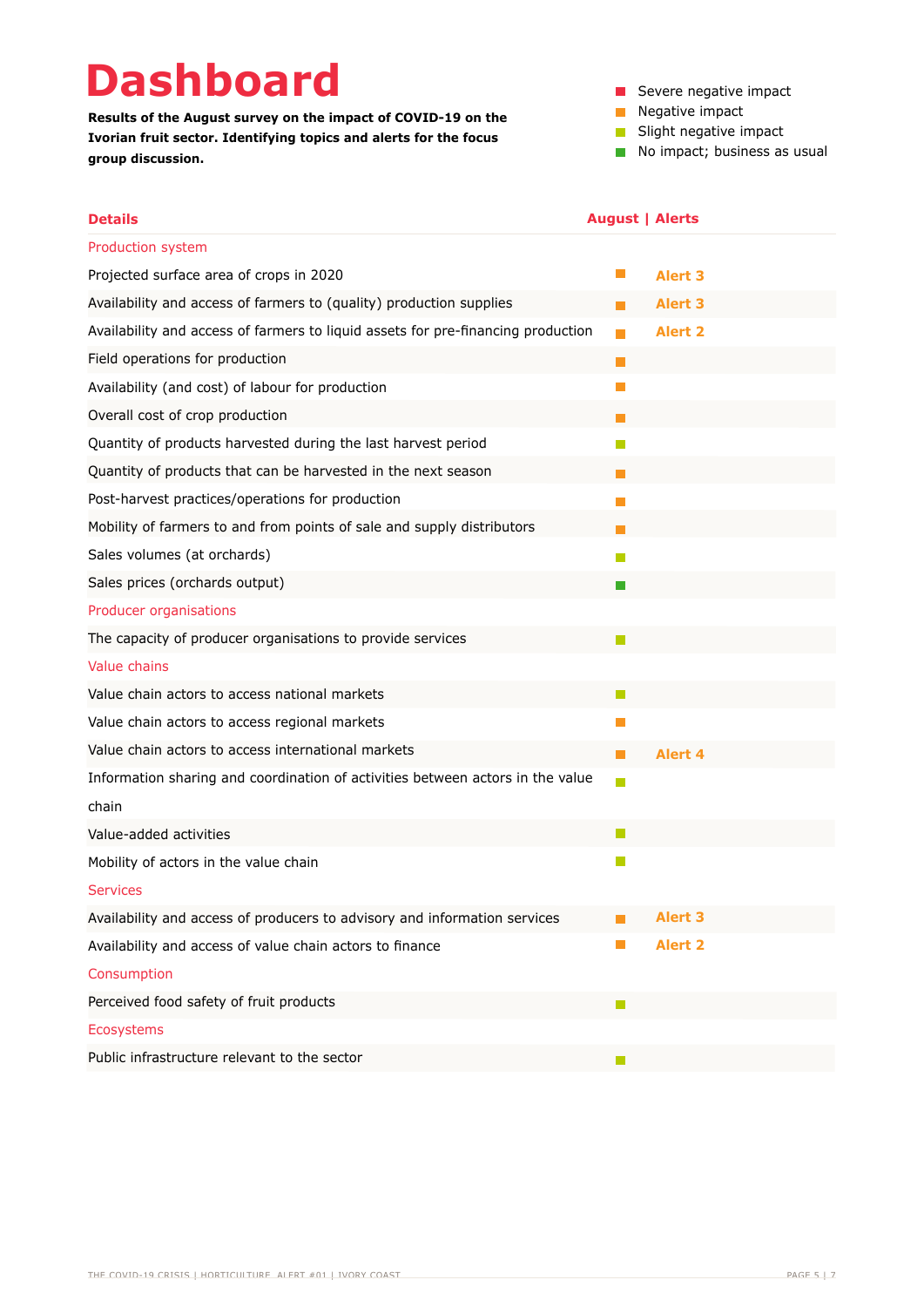|  |  | Severe negative impact |
|--|--|------------------------|
|  |  |                        |

**Negative impact** 

 **August | Alerts**

Slight negative impact

No impact; business as usual

| <b>Communities</b>                                                      |                |
|-------------------------------------------------------------------------|----------------|
| Income of agricultural households                                       | <b>Alert 1</b> |
| Income of non-agricultural households                                   | <b>Alert 1</b> |
| Income of workers (and their food expenditure)                          | Alert 1        |
| Income of women compared to men in the sector                           |                |
| Youth engagement in the sector                                          |                |
| Coordination                                                            |                |
| Performance of industry platforms and governing bodies                  |                |
| The stringency of production, processing and marketing standards and    |                |
| practices                                                               |                |
| Policy and regulation                                                   |                |
| Government capabilities and services in terms of support for the sector |                |
| Investment                                                              |                |
| Private sector capacity for investment in the industry and development  | <b>Alert 2</b> |
| of farms and businesses                                                 |                |

**Details**